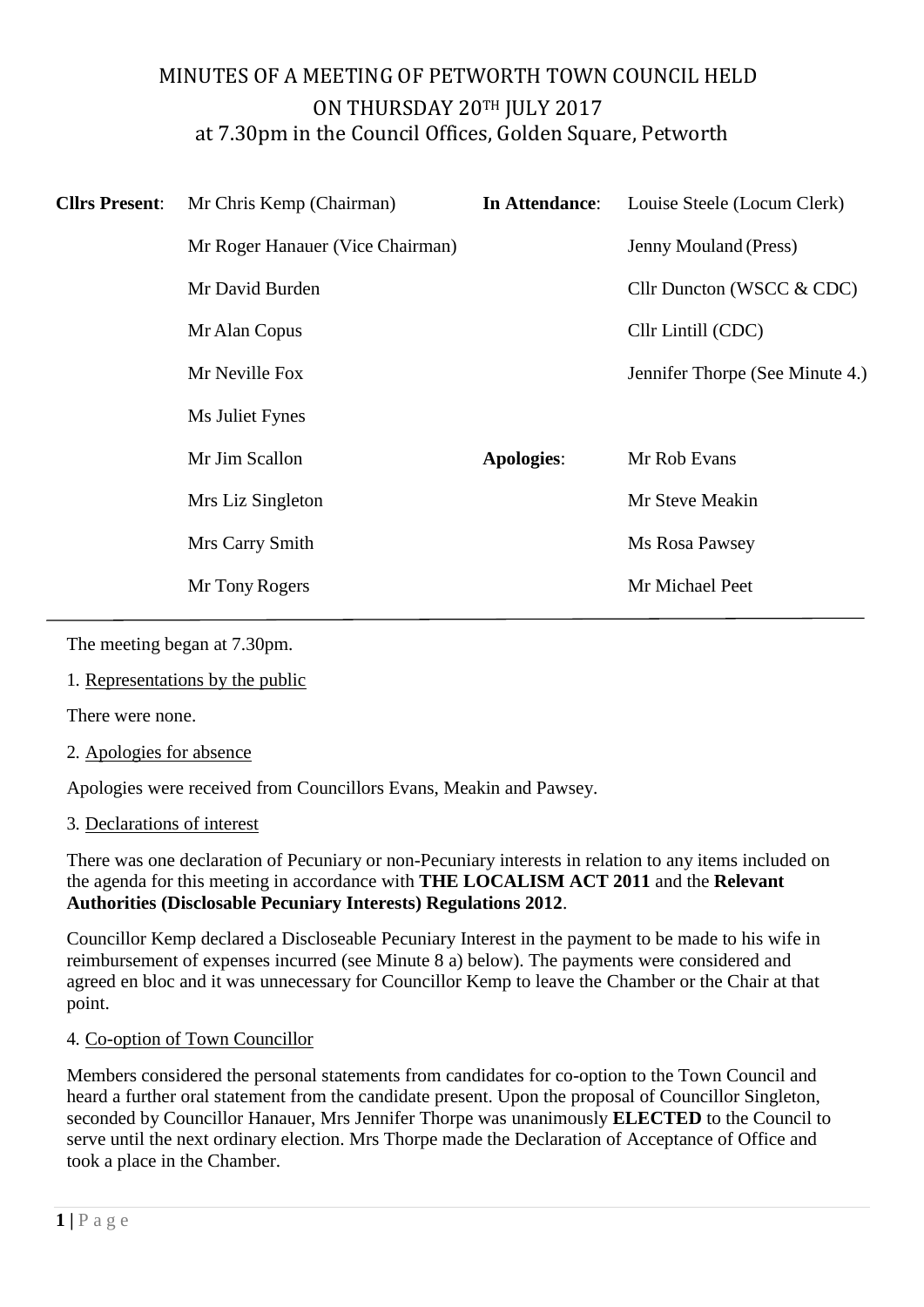## 5. District and County Councillors

Councillor Lintill (CDC) said how shocked and saddened all had been by the Grenfell Tower tragedy and that Chichester District Council (CDC) had issued a statement saying that there were no tower blocks in the District and that all CDC housing stock meets fire regulations. Councillor Lintill felt that the tragedy had highlighted the need for a good council response in an emergency and that CDC was looking at this – although the fire at Selsey School had already offered the opportunity to put CDC's emergency plans into practice.

Councillor Lintill further reported that CDC Cabinet had agreed a scheme to help ensure vulnerable people are accessing the right benefits and do not become homeless. CDC had secured £300,000 over the next two years from the Government's Flexible Homelessness Support Grant which will be ringfenced for homelessness services – sometimes it is better to pay people's rent to prevent them from becoming homeless than have to find bed & breakfast or other temporary accommodation. Councillor Lintill urged people to look at the news on the CDC website. [This item may be found here: <http://www.chichester.gov.uk/article/28752/Funding-will-help-people-access-the-benefits-they-need> ]

Councillor Lintill then said that CDC Health & Wellbeing advisers were to visit Petworth's Doctors' surgery to offer advice to their staff and to encourage them to refer patients to that service. Further, that there is a free online business directory on the CDC website and Councillors were asked to encourage businesses to use it.

Councillor Lintill ended by saying that she had two questions for the Chairman; the answer to the question as to whether the Town Council had received a response to the asbestos survey was "no" for which Councillor Lintill apologised; in answer to a question about risk assessments for grass cutting the Chairman responded that he had met with Andy Howard this afternoon and the risk assessments were in hand. The Chairman observed that Henry Saxton PTC grass cutting contractor has been picking up compliments for the grass cutting.

Councillor Duncton (WSCC & CDC) reported that there were 76 tower blocks within West Sussex mainly in Bognor, Crawley, Littlehampton and Worthing. Following the Grenfell Tower fire all these, plus hospitals and other relevant public building have been inspected.

In an update Councillor Duncton said that WSCC Fire & Rescue service was not now transferring to the Police & Crime Commissioner for the time being; she observed that most callouts were to community incidents and road traffic accidents.

Finally Councillor Duncton made an observation that everyone is working together to address Government changes to funding for school. West Sussex is heavily affected by poor funding to rural schools; it's a disgrace that the County Council's schools are not getting fair funding.

Councillors Duncton & Lintill remained for much of the subsequent meeting, leaving at 8.46pm and 8.58pm respectively.

6. Chairman's Report and other announcements on matters requested

## **Boys School**

The Chairman thanked Councillor Scallon for his draft brief on the Provision of Public Art which had been circulated with the agenda. However, the Chairman reported that the item would have to be deferred for the time being – the Council would not adopt the brief tonight. As the Planning Authority CDC has arranged a meeting of all interested parties on 1 August 2017. There is £7,400 of S106 money to fund this piece of art, a sum over and above the funding of the removal and re-siting of the memorial stone.

PTC will meet with all interested parties and is not intending to do anything unless everyone is in agreement. The council is back in reasonable dialogue with the developer, the finances are agreed and the developer has stopped trying to have the planning condition removed.

 $2 | P a g e$ Councillor Fox observed that sensitivity must be shown with the involvement of all those affected by the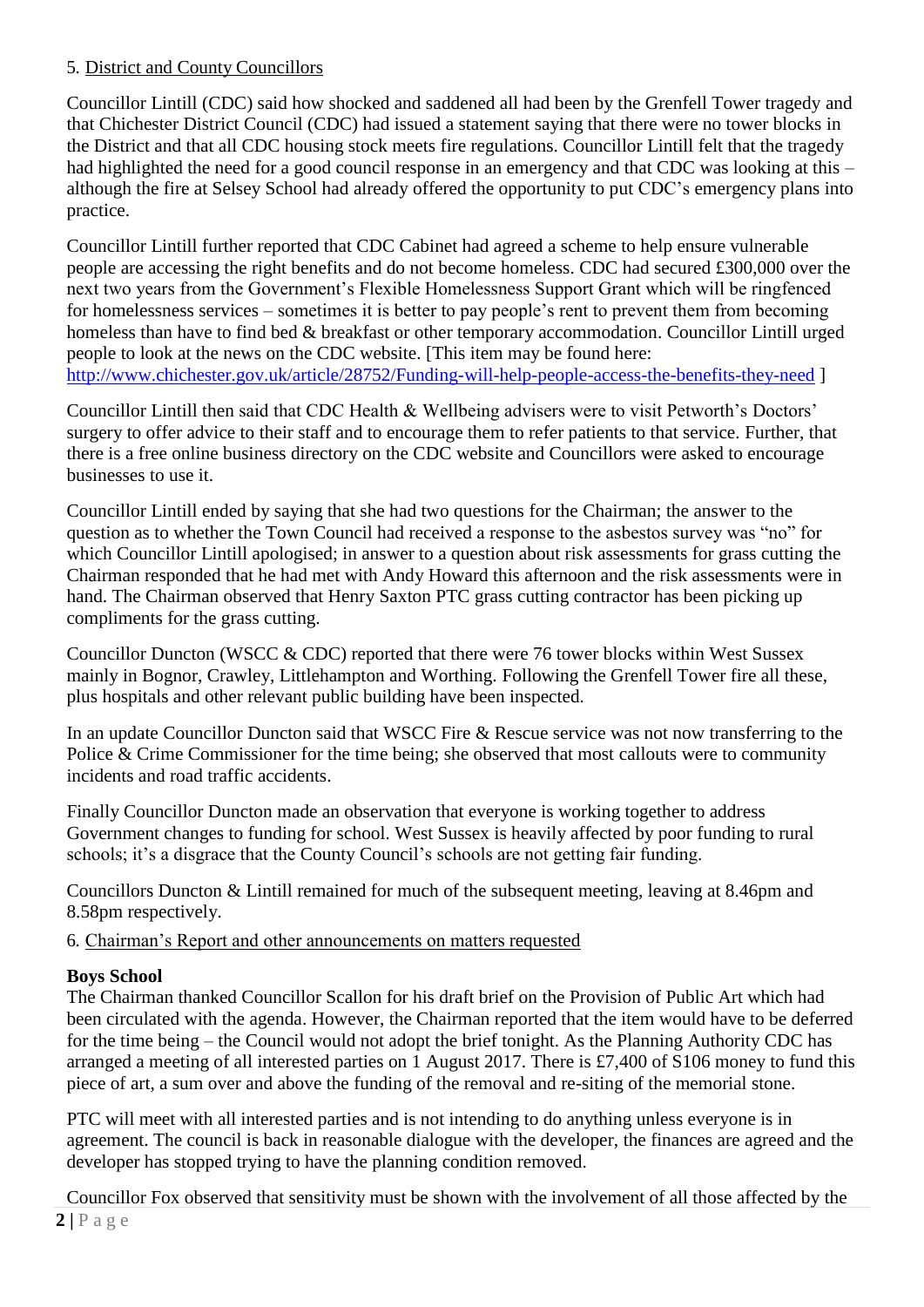tragedy. It was further observed that a faculty would be required from the diocese for works to the cemetery entrance.

## **Neighbourhood Plan**

Members considered the Submission Draft of the Petworth Neighbourhood Plan which had been distributed with the agenda. The Chairman observed that a number of typographical errors had been corrected and a corrected draft circulated. Councillor Fynes drew attention to two further typographical corrections required (not "St Thompson" and Orchard Close rather than Orchard Court) and the Chairman agreed to ensure that these corrections were made.

Upon the proposal of Councillor Copus, seconded by Councillor Smith, the Council **RESOLVED** that its Neighbourhood Plan can be submitted to the South Down National Park Authority (SDNPA) in accordance with Regulation 15 of SI 2012 No. 637 The Neighbourhood Planning (General) Regulations 2012.

Councillor Scallon asked what would happen if the eventual referendum goes against the Neighbourhood Plan. The Chairman observed that the SDNPA would then have full responsibility for planning in the town and its views as to where houses should go do not match what the residents want.

## **Bus Shelter**

Councillor Hanauer reminded Members that it had been agreed to go for a cantilever type bus shelter because a) it can be located closer to the bus stop and b) there will be no front posts to encroach upon the footpath.

Councillor Hanauer supplied the meeting with details of three competitive quotes he had obtained and it was agreed that one quote, from a supplier previously used satisfactorily by PTC was the cheapest and most convenient in that the contractor could supply the bus shelter and undertake the necessary ground works.

It was noted that the cheapest quote was £500 above the sum provided in the budget and discussion followed about whether this sum could be funded from the New Homes Bonus (NHB). The meeting concluded that the timescales for applying for money from NHB (applications to CDC by 31 July, decision on 27 September) together with the six week lead time for the contractor would delay the installation of the bus shelter. The Chairman undertook to speak to David Hyland or Shona Turner at CDC with a view to seeking a fast track grant (available for sums up to £1,000).

Upon the proposal of Councillor Scallon, seconded by Councillor Hanauer, it was **AGREED** to accept the quote of £6083.80 from Queensbury Shelters, subject to all funding being in place.

Councillor Fox advised that all provisions and conditions of the contract be reviewed carefully and he agreed to undertake that task.

## **Farmers' Market**

Councillor Smith reported that 23 stalls are coming to market this Saturday (22 July 2017) and that there will be no indoor market because of the Petworth Festival. Petworth Band now has a youth section which will be playing. After a month off the indoor market needs to be pushed more. Five stalls are booked for August already.

### **Allotments**

The substantive part of this item was deferred until the next meeting.

However, the Chairman had an idea to put to the meeting regarding an allotment. The Petworth Gardening Club (a working group of PTC) which is taking responsibility for the planting of the town gateways has a new idea which it would like PTC to support. The club would like to divide its allotment up into 3m plots and get people to plant up the plots. The plots will be judged and the winning planting scheme transferred to the gateways. To make this an inclusive project the council would need to think about finding money from grants for the plants.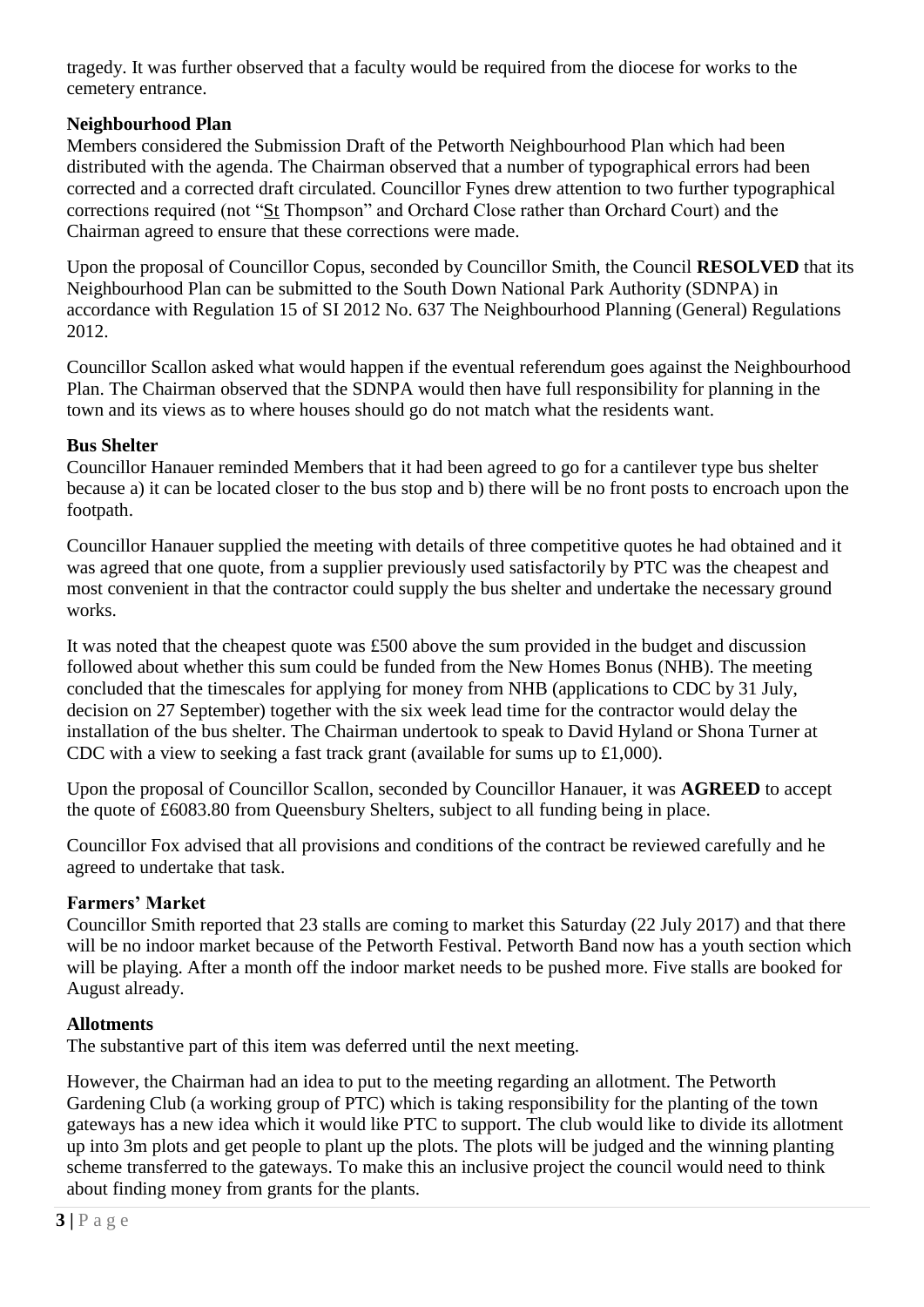The meeting accepted the idea positively.

## **Skate Park**

Councillor Hanauer reported that the proposed skate park is now reverting to the rectangular design let into the bank. Significant groundworks will be required to cut into the bank but the design will mitigate against loss of car parking and separate the skate park as far as possible from other property. Cllr Hanauer has now applied to Sport England for £40,000 of funding on a matched asset basis.

## **Highways & Traffic**

The Chairman updated that the counters have been taken out. The Petworth Business Association (PBA) has gone round to all businesses asking them to fill in a form about their delivery vehicles. The most common type of delivery vehicle in Petworth is an estate car or a small van. A handful of businesses, e.g. the Co-op use larger vehicles.

## **Sports Ground**

The Chairman updated, saying that he, Councillor Peet and Alex Reece had met with George Upex the National Trust land agent. The lease is negotiated and signed/witnessed and the side letter has been agreed. A Community Interest Company (CIC) has been formed called the Petworth Park Joint Sports Association (PPJSA) and the town's various clubs are agreeing their membership of the CIC.

PTC is the leaseholder of the sports ground but has licensed the PPJSA to run the ground. PPJSA will have a board of directors which will include two representatives of PTC but these do not have to be Town Councillors. PTC has a "golden vote" because of the lease.

A business plan has been started by the task and finish group – this represents an exciting opportunity and new uses of the facilities need to be encouraged.

The meeting **AGREED** that it wished to record that Andrew Carrington has been a fantastic asset in this process.

The annual rent payable by PTC is £1,000 there will be a formula devised to calculate how much of that each club pays.

### **Staffing**

Councillors Kemp, Copus & Hanauer had interviewed two of the ten applicants for the Town Clerk position. An offer of employment had been made and accepted but some details of the contract had still to be finalised. The Chairman outlined further interim measures until the new clerk is in post.

### **Correspondence**

Members considered a letter addressed to CDC and copied to PTC from the Post Office & Newsagents in Petworth outlining changes in Post Office funding, effective from 30 September, which will make the Petworth Post Office uneconomical to run. The letter request rate relief from CDC. The meeting agreed that it would support the request.

## 7. Council meeting 15<sup>th</sup> June 2017

Upon the proposal of Councillor Copus, seconded by Councillor Hanauer, the minutes of the council meeting held on 15th June 2017 were **AGREED** as a correct record and the Chairman was **AUTHORISED** to sign them as such.

8. Matters arising

There were no matters arising.

9. To receive reports

a) Finance and General Purposes Committee

Councillor Copus presented the report of the Finance and General Purposes Committee. Upon the proposal of Councillor Copus, seconded by Councillor Smith, the payments listed below were **APPROVED.** Councillor Copus observed that most payments were to be made by internet banking and of those the two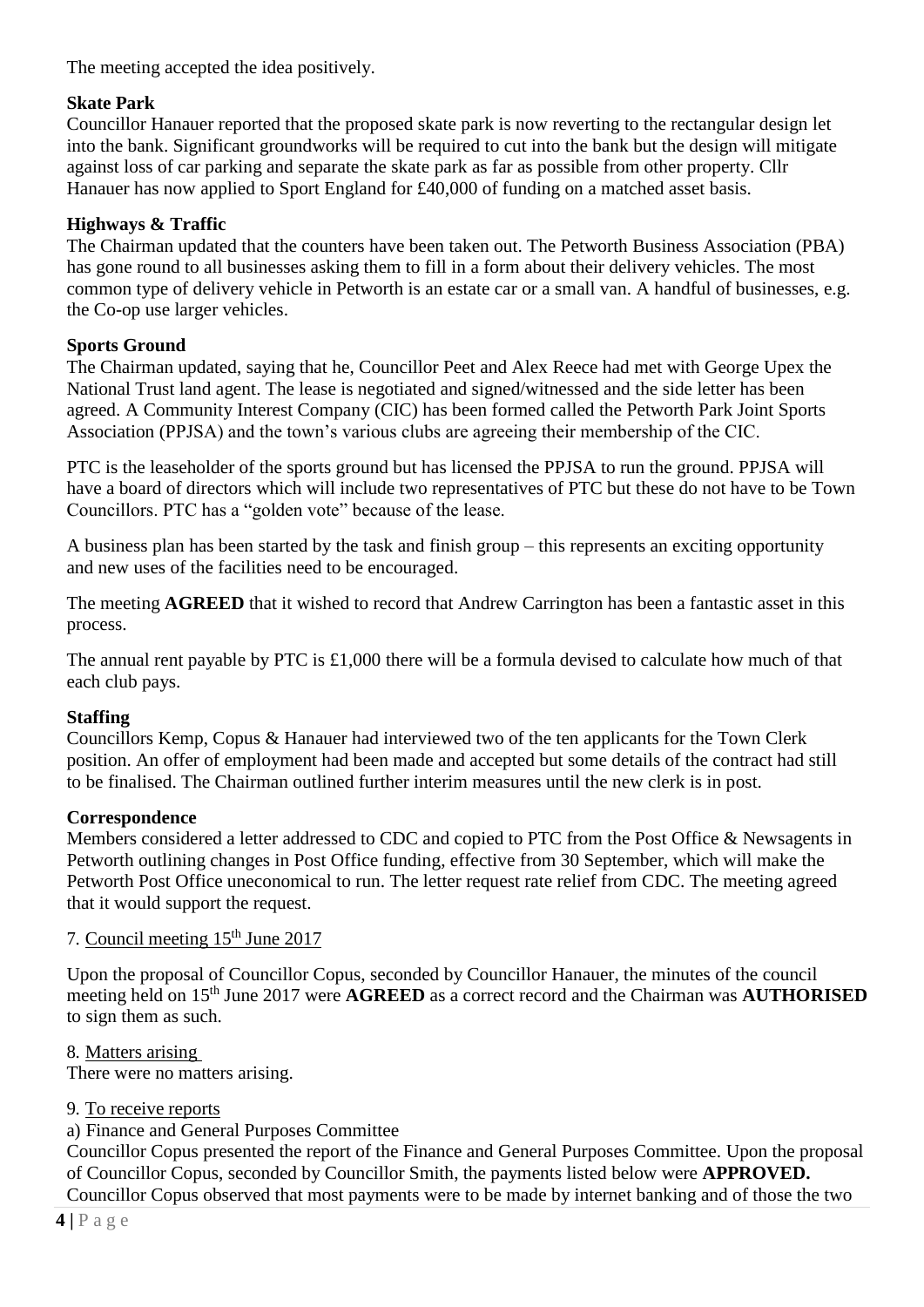that were to be paid by cheque the one for Fiona Kemp could not be signed at the close of the meeting because Councillor Kemp cannot sign it and there was no other second signatory present.

| <b>Payments due</b>            | Gross    | VAT    | <b>Net</b> |                                       |
|--------------------------------|----------|--------|------------|---------------------------------------|
|                                | £        | £      | £          |                                       |
| <b>Barnsfold Nurseries</b>     | 808.80   | 134.80 |            | 674.00 Hanging Baskets - Maintenance  |
| Southern Electric              | 3.48     | 0.16   |            | 3.32 Street Lighting                  |
|                                | 26.18    | 1.24   |            | 24.94 Street Lighting                 |
| Total £44.90                   | 15.24    | 0.72   |            | 14.52 Street Lighting                 |
| <b>WSCC</b>                    | 886.32   | 147.72 |            | 738.60 Street Lighting                |
| <b>HJS Land Services</b>       | 3,295.00 | 0.00   | 260.00     | <b>Rosemary Gardens</b>               |
|                                |          |        | 440.00     | Hampers Common                        |
|                                |          |        | 1,900.00   | Cemeteries                            |
|                                |          |        | 695.00     | Other areas                           |
| Julie Aguilar                  | 285.00   |        |            | 285.00 Petworth Pages contribution    |
| Austens                        | 91.21    | 15.20  |            | 76.01 Hampers Common Maintenance      |
| Reed                           | 374.98   | 62.50  |            | 312.48 Office temp                    |
|                                | 328.10   | 54.68  |            | 273.42 Office temp                    |
|                                | 398.41   | 66.40  |            | 332.01 Office temp                    |
| Link Hire                      | 38.40    | 6.40   |            | 32.00 Unallocated budget/contingency  |
| Fiona Kemp                     | 89.69    |        |            | 29.93 Neighbourhood Plan              |
|                                |          |        |            | 4.77 Office Expenditure               |
|                                |          |        |            | 54.99 Expenses/Postage                |
| <b>Quality Traffic Surveys</b> | 840.00   | 140.00 |            | 700.00 Traffic consultant recommended |
|                                |          |        |            | works                                 |

Two grants were **AGREED**: £1,000 to the Petworth Park Sports Association and £100 to Victim Support

Councillor Copus further set out the bank reconciliation figures below and upon the proposal of Councillor Kemp, seconded by Councillor Copus, the bank reconciliation was **APPROVED**

#### **BALANCE SHEET**

|                                           | £                           | £          |
|-------------------------------------------|-----------------------------|------------|
| Reserve at 1 April 2017 - general         | 27,336 Nat West balances at | 30/06/2017 |
| Reserve at 1 April 2017 - for allotments  | 1,369 Current Account       | 10,265.75  |
| Reserve at 1 April 2017 - for FM          | 3,122 Deposit Account       | 14,040.04  |
| Reserve at 1 April 2017 - for Playparks   | $-5,923$                    |            |
| Reserve at 1 April 2017 - for Bus shelter | 3,000                       |            |
| Less: Recoverable VAT 2015/16             | 669                         |            |
| Less: Recoverable VAT 2016/17             | $-13,202$                   |            |
| Less: Recoverable VAT 2107/18             | $-4,072$                    |            |
| Plus: income                              | 61,376                      |            |
| Less: expenditure                         | $-49,370$                   |            |
| <b>Balance at 30/06/2017</b>              | 24,305.79                   | 24,305.79  |

b)Upon the proposal of Councillor Copus, seconded by Councillor Smith, the Minutes of previous Finance and General Purposes Committee meeting held on 13 June 2017 were **RECEIVED & ADOPTED**